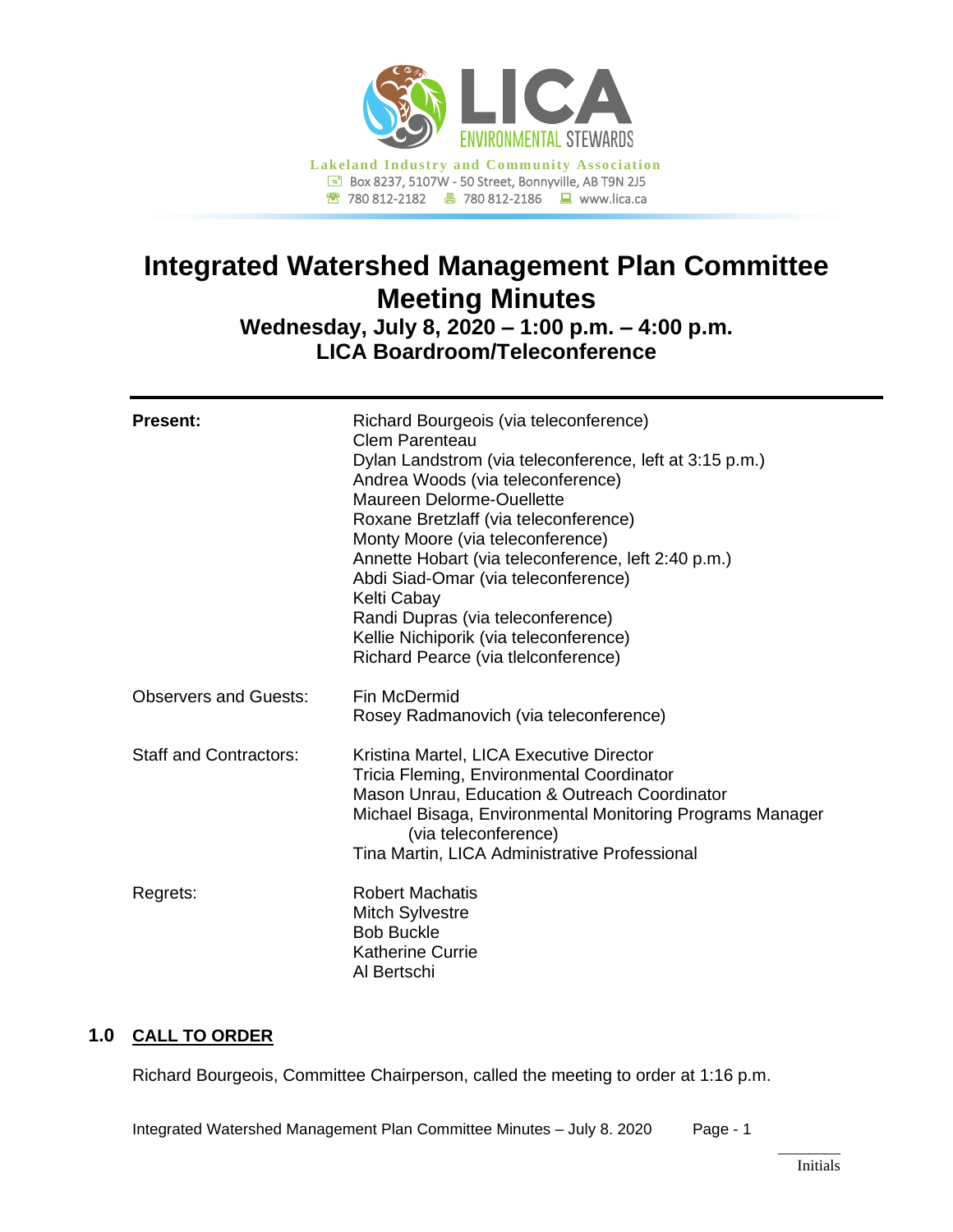- **1.1 Territorial Acknowledgement**
- **1.2 Introductions**
- **1.3 Vision, Mission and Values**
- **1.4 Roll Call**
- **1.5 Approval of Agenda**
- **#1 Moved by Annette Hobart AND CARRIED that the July 8, 2020 Agenda be approved as presented.**
	- **1.6 Approval of Minutes**
		- **1.6.1 December 16, 2019**
- **#2 Moved by Monty Moore AND CARRIED that the December 16, 2019 Minutes be approved as presented.**

#### **2.0. ONGOING BUSINESS**

#### **2.1 Additions to IWMP Committee**

The Environmental Coordinator highlighted a gap in the IWMP Committee representation/positions at meetings - youth and military. Youth are considered ages 15-24 years old. The Environmental Coordinator will make a recommendation to the Board to add these two positions to the committee at the September Board meeting.

#### **2.2 IWMP Contractor: report generation and engagement training**

#### **2.1.1 Recommendation: Hire Palliser Environmental Services**

The Environmental Coordinator presented her recommendation to the IWMP Committee members.

#### **#3 Moved by Kellie Nichiporik AND CARRIED that Palliser Environmental be retained for training staff on facilitating public engagement sessions and completion of the IWMP document.**

#### **2.3 Developing a community engagement strategy**

#### **2.3.1 Community engagement strategy brainstorming**

The Environmental Coordinator opened the floor for discussion on the upcoming community engagement sessions. Results of the brainstorming are attached for reference.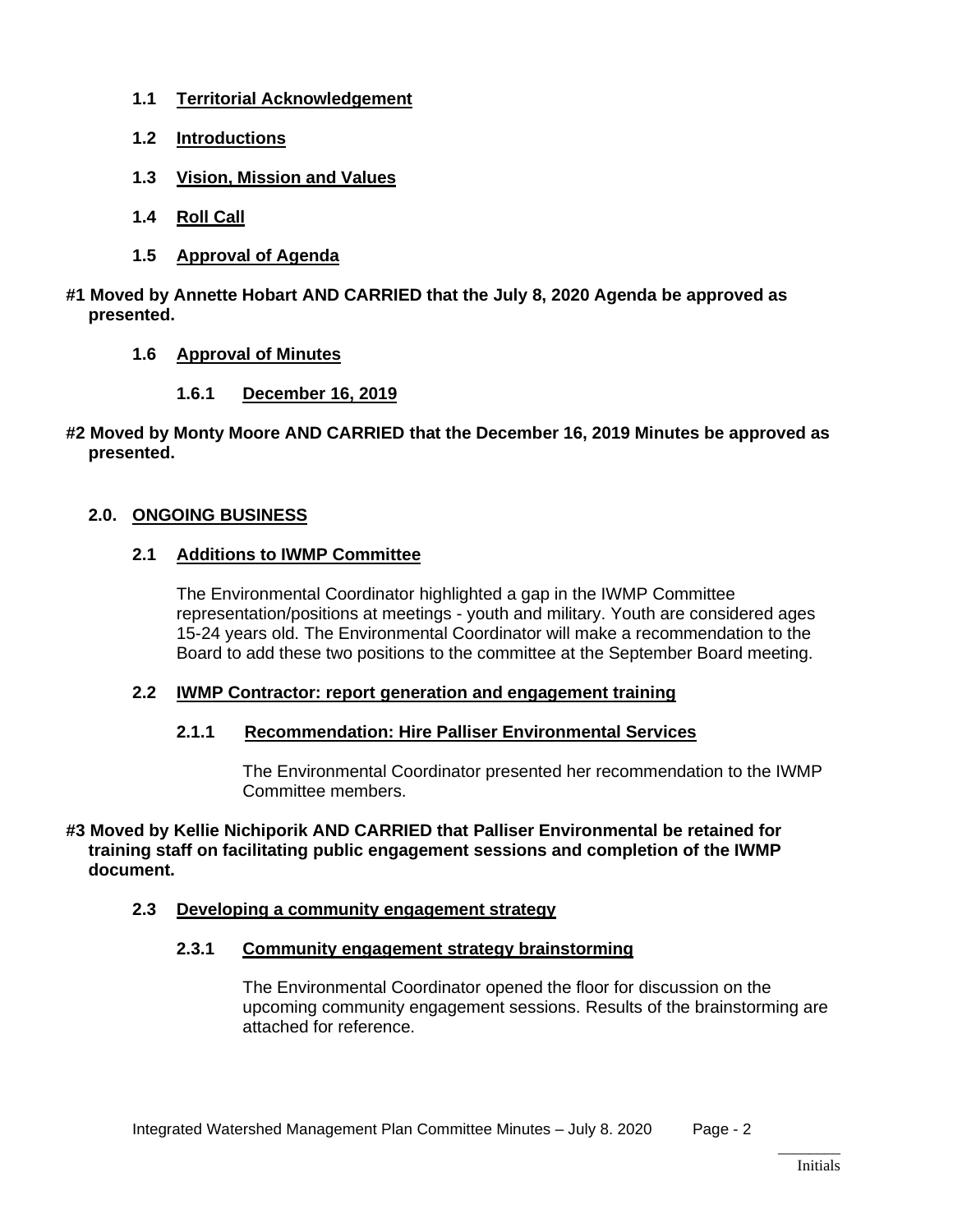#### **2.4 Defining watershed health**

#### **2.4.1 Recommendation: Healthy Watershed definition**

The Environmental Coordinator presented her recommendation to the IWMP Committee members.

**#3 Moved by Roxane Bretzlaff AND CARRIED that the definition of watershed health be: A healthy watershed supports interdependent human, animal, and ecosystem (aquatic and terrestrial) health:**

- **Human health involves individual and community physical, mental, and social well-being, including the ability to express one's culture.**
- **Domestic and production animal health involves physical and psychological well-being that supports productivity, reproduction, and expressions of innate characteristics.**
- **Wildlife health involves resiliency under changing environmental conditions and the ability to sustain their ecological, social, and cultural roles.**
- **Ecosystem health involves, the ability to maintain and improve organizational structure and function, resilience under stress, and to continuously provide quality ecosystem services.**

#### **2.5 How to maximize IWMP impact**

#### **2.5.1 Maximizing impact brainstorming**

The overall thought coming out of the brainstorming session was that getting participant signatures on the IWMP document would not maximize its impact. It was suggested that Board-level commitment and endorsement would be preferable over stakeholder-level commitment. To get some legal commitment in effectively implementing the IWMP, it was strongly suggested that we create a link between our document and the Lower Athabasca Regional Plan (LARP) and the sub-regional surface water quality management plans.

## **3.0 ACTION LIST**

#### **3.1 Follow-up on Action List**

#### **3.1.1 December 16, 2019 Meeting**

The IWMP Committee reviewed the action list for the December 16, 2019, IWMP Meeting noting that 3.3.1 was completed and the forums have been put on hold due to Covid-19 restrictions.

#### **4.0 UPCOMING MEETING DATES**

#### **4.1 Board Meeting – September 24, 2020**

#### **4.2 Next Meeting – TBD**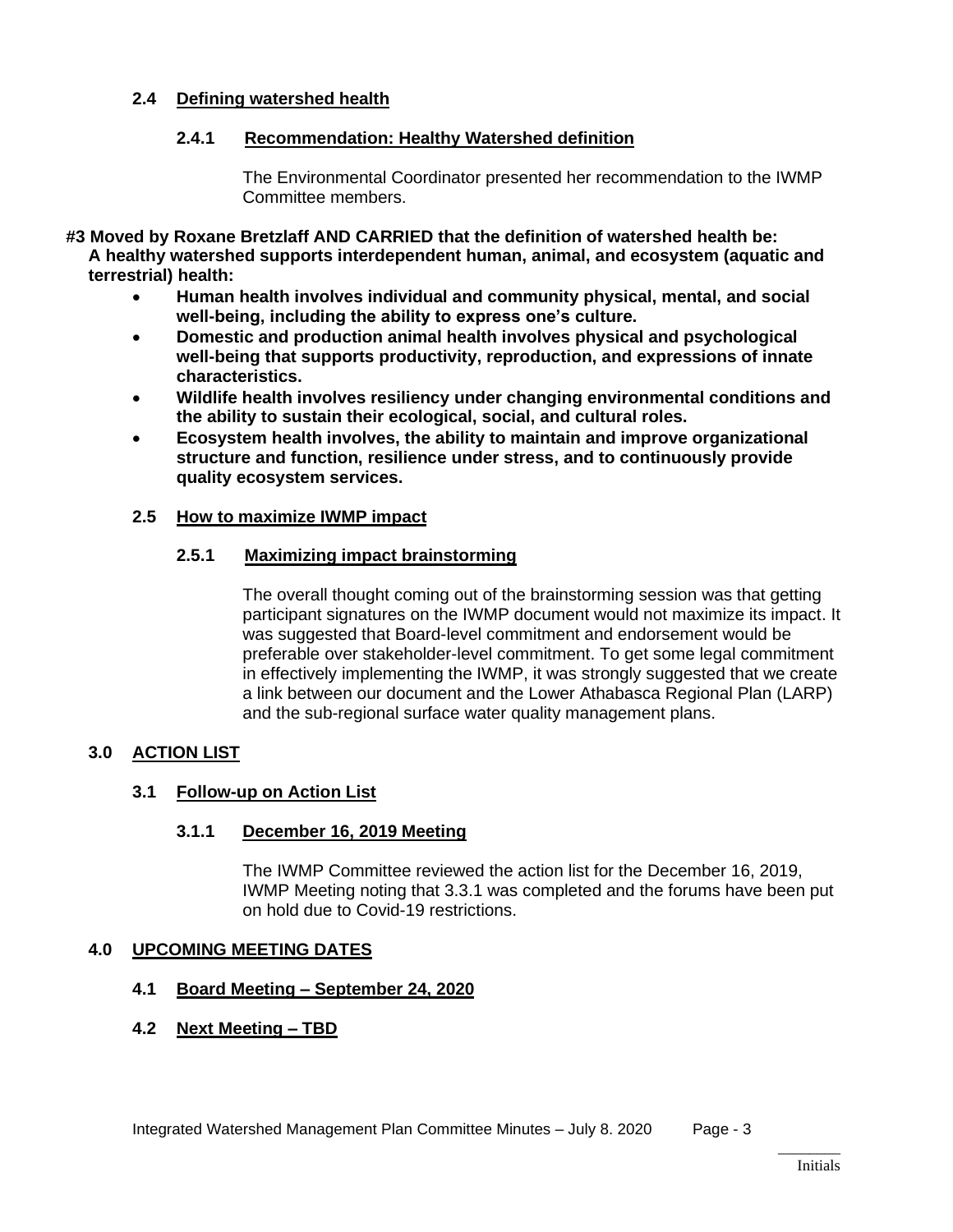## **5.0 ADJOURNMENT**

Meeting adjourned at 3:37 p.m.

#### **#4 Moved by Maureen Delorme-Ouellette AND CARRIED that the meeting be adjourned.**

Approved on: \_\_\_\_\_\_\_\_\_\_\_\_\_\_\_\_\_\_\_\_\_\_\_\_\_

Date

\_\_\_\_\_\_\_\_\_\_\_\_\_\_\_\_\_\_\_\_\_\_\_\_\_ **Signature**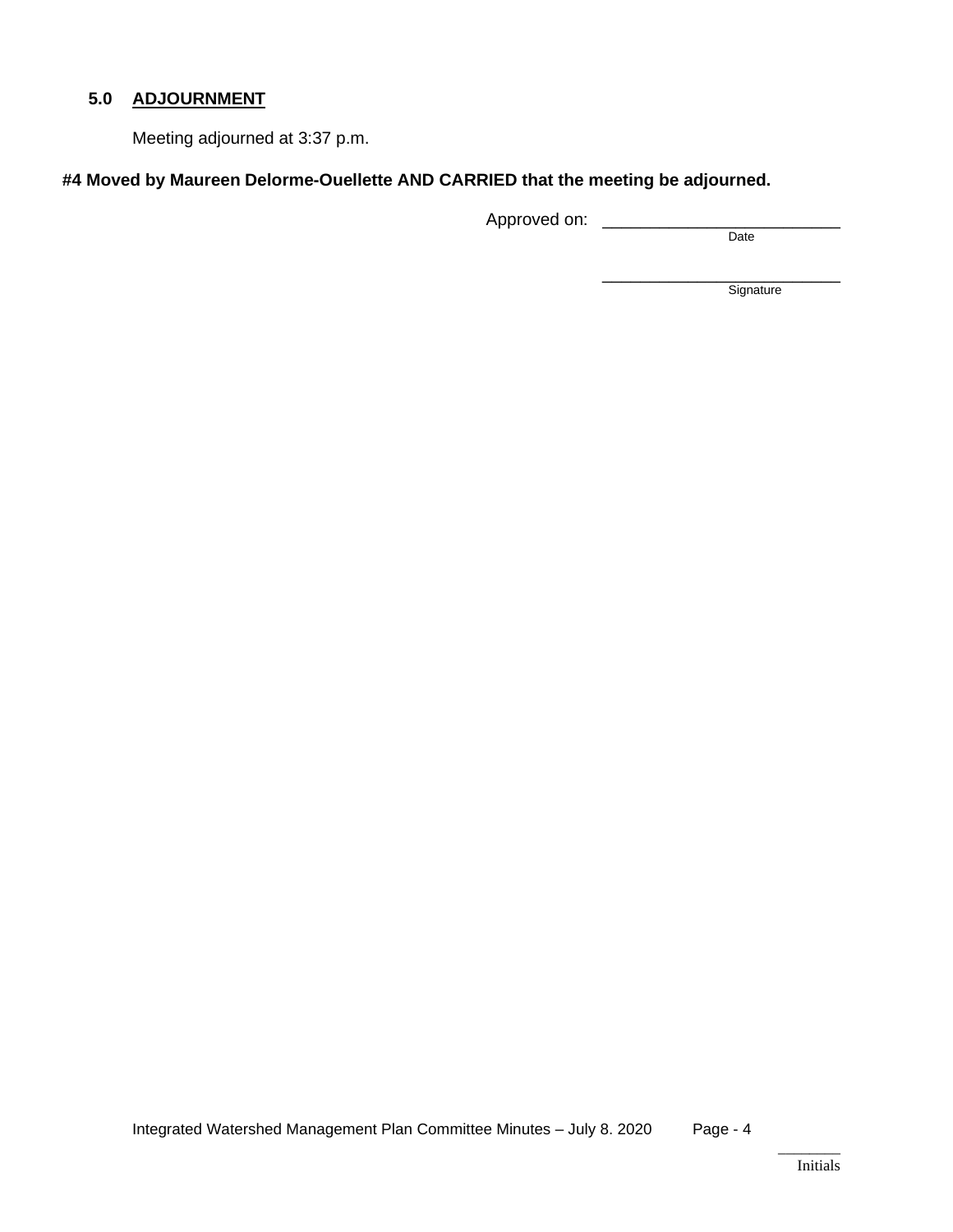## **Community Engagement Strategy**

Please come to the meeting prepared to discuss and generate ideas on the following questions, especially in relation to your respective stakeholder group. I encourage you to dream big and get creative. Please consider ideas for our current level of COVID restrictions and for reversion to stricter restrictions (if this becomes necessary).

*Please note, we are not discussing specifics related to survey and engagement session questions and design during this meeting.*

## **1) What is the goal of the engagement sessions?**

Session 1)

- Educate: about the watershed and IWMPs
- Inform: about what we plan on doing with input
- Gather information about:
	- What participants know about the watershed
	- How they view and interact with the watershed
	- Perceived issues in the watershed

## Session 2)

- Provide participants with our findings
	- compiled list of issues
- Outline our plan on how to address the issues
- Receive input on strategies to address issues.

## Session 3)

• Provide participants with the final report and discuss the implementation plan.

## **2) What is the goal of the survey?**

● Identify perceived issues in the watershed

## **3) What groups are we trying to target for participation?**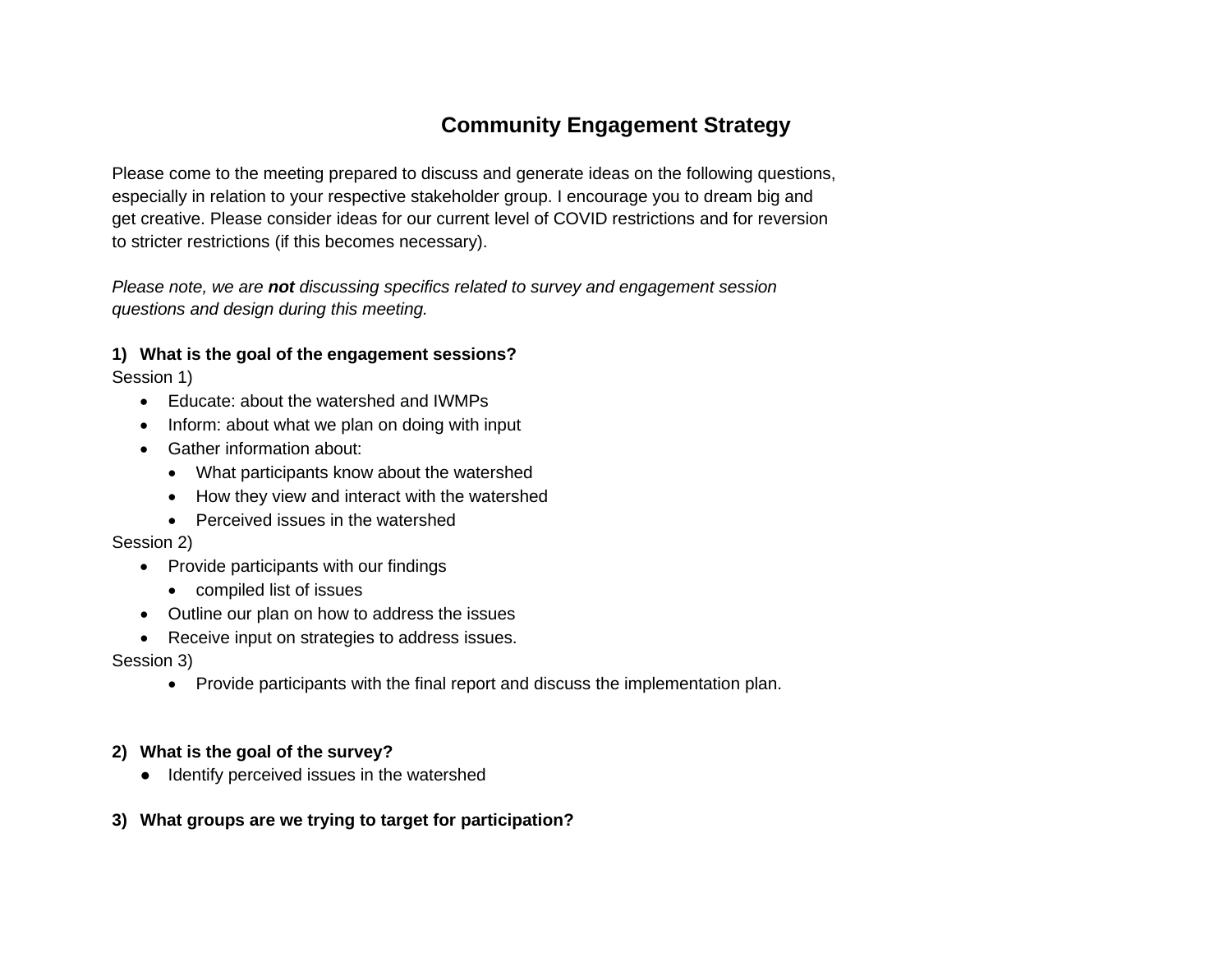- General public
- Indigenous communities
- Municipal governments
- Regional branch(es) of Alberta Environment and Parks
- **Individual industries** 
	- Oil and gas companies
	- Sand and gravel companies
	- Farmers (agriculture)
- Youth
	- Age 15-24 years? (This is the United Nations' definition)
- Special interest groups
	- Watershed groups
	- Ducks Unlimited (regional)
	- Alberta Trapping Association
	- Beaver Fish and Game
	- Beaver River Naturalists
- Military

## **4) What are strategies and considerations for each group?**

- It was suggested that the best course of action would be to host engagement sessions by sector (i.e., government, industry, public, agriculture, Indigenous communities, etc.) This way, there would be more chance for in depth discussion, information, and idea sharing among participants as they would build off of each other's thoughts/points of view rather than argue/debate between the different sectors present. However, anyone is welcome to attend the larger public engagement forums
- Public engagement forums host in open house format for larger centers
- Invite experts from Government of Alberta to help field questions and concerns

## **5) What do we consider adequate engagement? Set objectives, receive feedback, re-evaluate**

- Can measure our success of adequate engagement based on whether we've achieved our to-be-defined objectives, such as input received from all sectors, balanced representation from all demographics, etc.
- Determine a time frame.
- **6) How do we plan on communicating findings from engagement sessions?**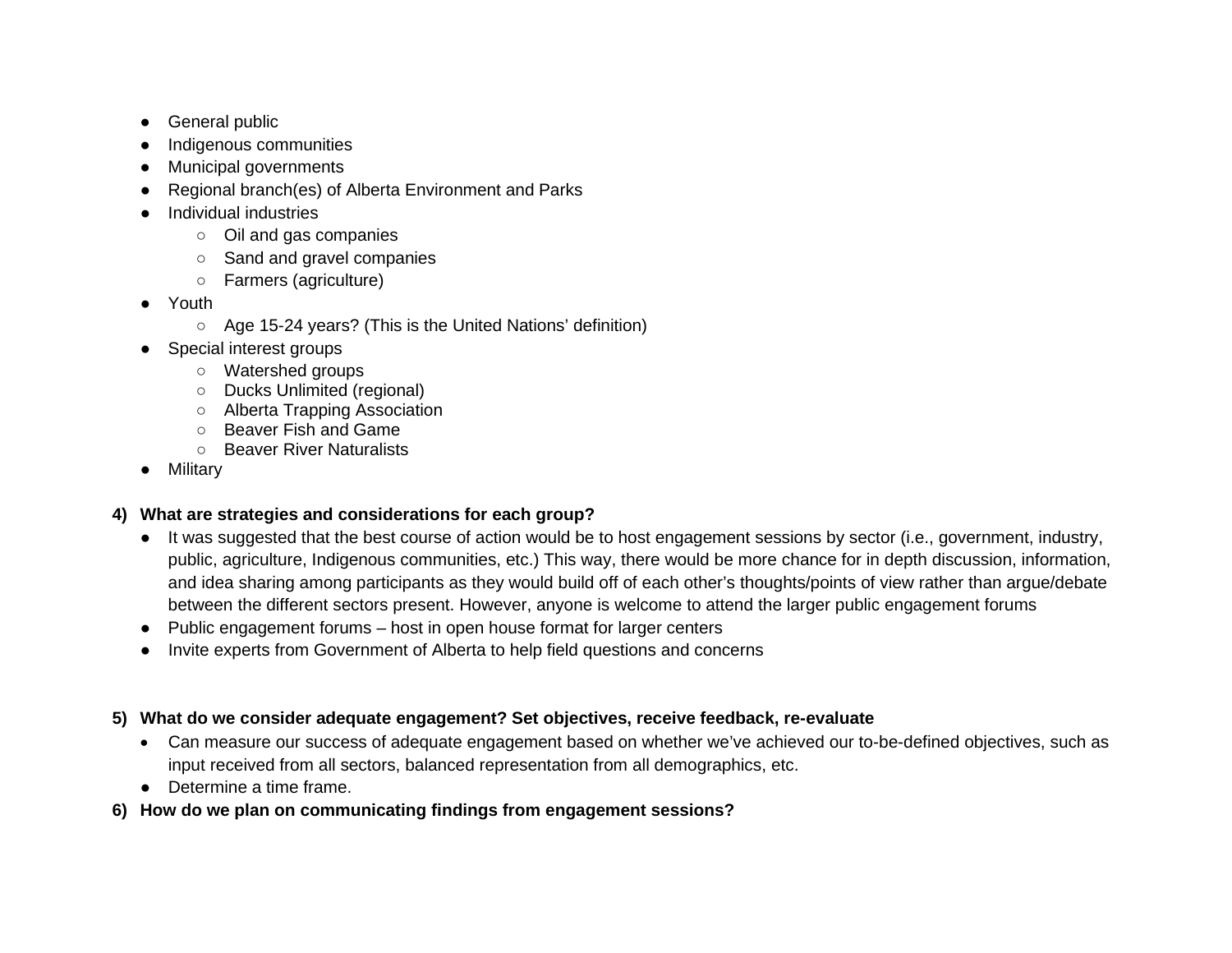- Should we have a sign-up sheet (physical and virtual) where people can sign up if they want to receive information on our findings and regular updates on the progress of the IWMP? Yes.
- Post on Facebook pages, websites, etc. Mass email list. LICA newsletters.

How do we get them involved?

| <b>Stakeholder</b>            |                                                                                                                                   | <b>Engagement plan</b> | How to get them involved                                                                                                                                                                                                                                                                                                                                                                                                                                                                                                                                  |                                                                                                                                                                                                                                                                                                                                                                                                                                                                                  |
|-------------------------------|-----------------------------------------------------------------------------------------------------------------------------------|------------------------|-----------------------------------------------------------------------------------------------------------------------------------------------------------------------------------------------------------------------------------------------------------------------------------------------------------------------------------------------------------------------------------------------------------------------------------------------------------------------------------------------------------------------------------------------------------|----------------------------------------------------------------------------------------------------------------------------------------------------------------------------------------------------------------------------------------------------------------------------------------------------------------------------------------------------------------------------------------------------------------------------------------------------------------------------------|
|                               | In person                                                                                                                         | Online                 | <b>Survey</b>                                                                                                                                                                                                                                                                                                                                                                                                                                                                                                                                             |                                                                                                                                                                                                                                                                                                                                                                                                                                                                                  |
| General (May<br>apply to all) | Ensure sessions<br>$\bullet$<br>answer:<br>Why is their input<br>$\bullet$<br>important?<br>How will this information<br>be used? |                        | Surveys will be<br>$\bullet$<br>promoted/ provided at<br>each in person session<br>Flyer in paper or<br>$\bullet$<br>mailboxes<br>Create an interactive<br>$\bullet$<br>survey: for example<br>using a Geospatial<br>map where people can<br>drag dots on a map to<br>indicate areas of<br>concern (red) and<br>areas not of concern<br>(green). This is a tool<br>that could accurately<br>show if issues are<br>quite diverse, site<br>specific, and cross-<br>cultural. This method<br>can also be easily<br>understood across<br>different languages. | Advertising<br>• Radio<br>Ad should be straightforward<br><b>Lakeland Connect</b><br>Facebook<br>Websites<br><b>Email lists</b><br>Newspaper<br>Grocery stores<br>Prizes<br>Completed survey, enter to win a prize<br>- this may dilute the purpose and<br>attract participants who have little<br>valuable input to share?<br>Door prizes for engagement sessions<br>Food?<br>Definitely in Indigenous Communities<br>May not be necessary or appropriate<br>for other sessions |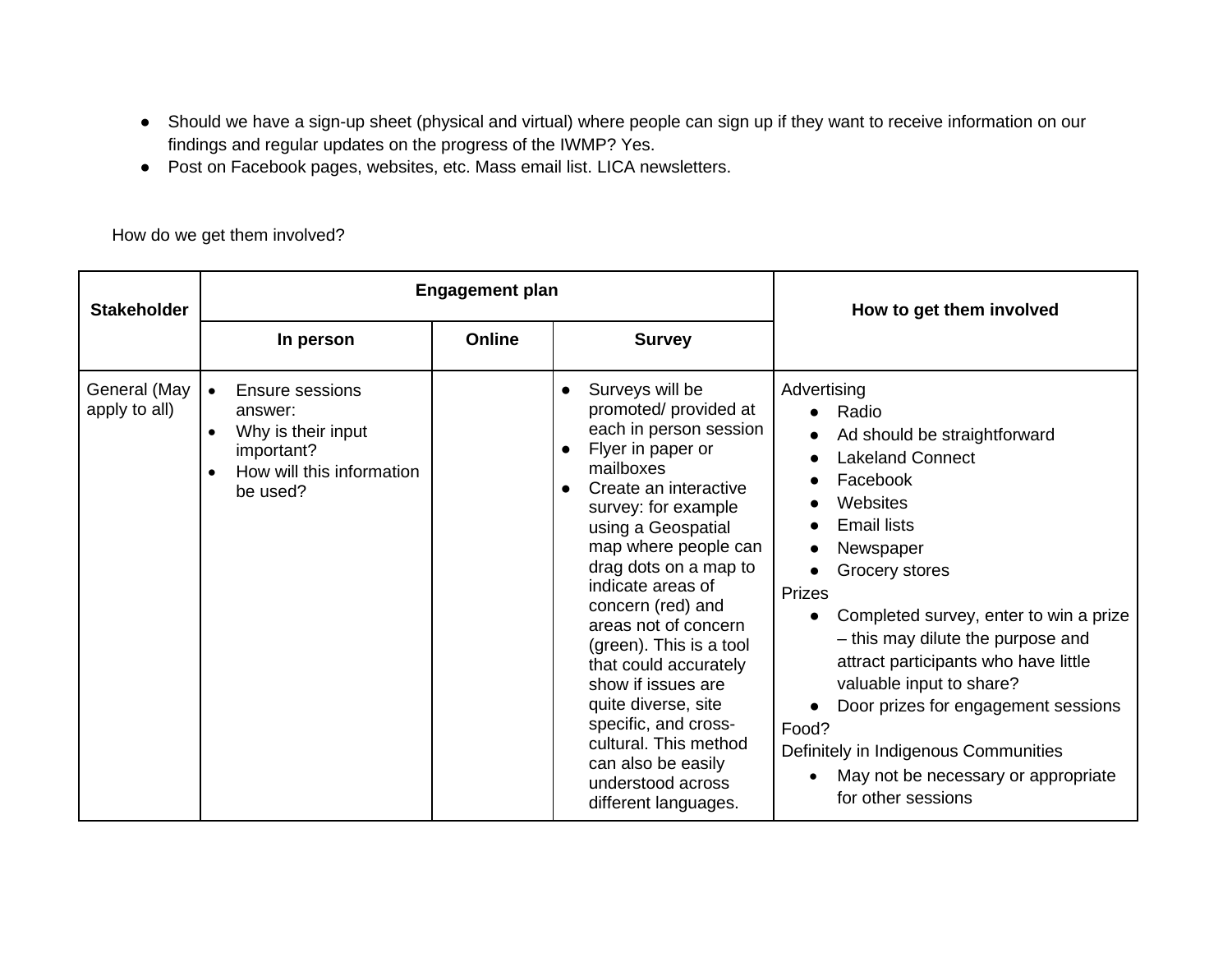| General<br>public                  | Hold sessions during<br>$\bullet$<br>the day and evening                                                                                                                                                                                                                                                                                                                                                                                                                                                                                                                                                                          | Send survey home<br>$\bullet$<br>with children<br>involved in our<br>classroom<br>outreach to fill out<br>with their parents | Websites/ Facebook pages<br>Schools<br>Library<br>Businesses?<br>Religious organizations? |
|------------------------------------|-----------------------------------------------------------------------------------------------------------------------------------------------------------------------------------------------------------------------------------------------------------------------------------------------------------------------------------------------------------------------------------------------------------------------------------------------------------------------------------------------------------------------------------------------------------------------------------------------------------------------------------|------------------------------------------------------------------------------------------------------------------------------|-------------------------------------------------------------------------------------------|
| Indigenous<br>community<br>members | Hold a community<br>$\bullet$<br>session in every<br>community<br>Not during<br>$\bullet$<br>October/November<br>Before conducting<br>$\bullet$<br>engagement, make<br>appropriate inquiries<br>about whether the<br>community has a<br>water protection or<br>related plan that we<br>may be able to<br>access in order to<br>help align the IWMP<br>with community<br>plans<br>Community<br>leadership would be<br>expected to attend<br>the meeting (an<br>individual meeting<br>for decision-makers<br>is not necessary)<br>Can attempt to<br>$\bullet$<br>organize a joint<br>meeting with all 4<br><b>Metis Settlements</b> |                                                                                                                              | Websites/ Facebook pages<br>Communication departments<br>Websites<br>Facebook pages       |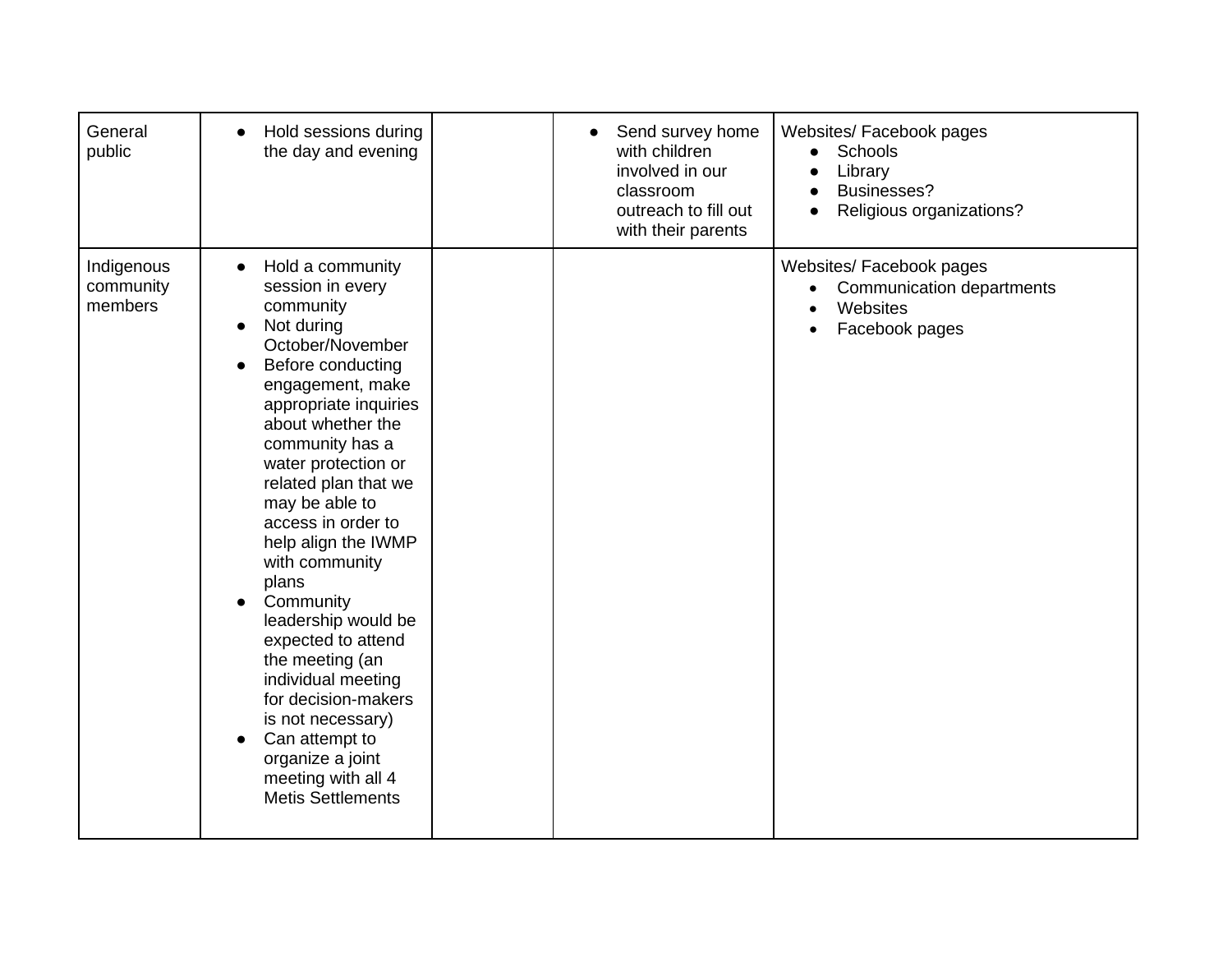| Municipal<br>governments                                         | Hold a single<br>$\bullet$<br>session with all<br>municipalities?<br>o Town of<br>Bonnyville<br>indicated that<br>they would<br>want their<br>own session<br>for their<br>council<br>Would expect<br>$\bullet$<br>council and<br>employees with<br>pertinent positions to<br>attend the meeting<br>When making the<br>$\bullet$<br>invitation, make sure<br>it encourages<br>anyone with a<br>relevant position is<br>encouraged to<br>attend (i.e. not just<br>for council)<br>Sand and gravel<br>companies should<br>be encouraged to<br>attend as well |  | Websites/ Facebook pages<br>websites<br>$\bullet$ |
|------------------------------------------------------------------|-----------------------------------------------------------------------------------------------------------------------------------------------------------------------------------------------------------------------------------------------------------------------------------------------------------------------------------------------------------------------------------------------------------------------------------------------------------------------------------------------------------------------------------------------------------|--|---------------------------------------------------|
| Regional<br>branch(es) of<br>Alberta<br>Environment<br>and Parks | Abdi will provide a<br>$\bullet$<br>list of contacts within<br>AEP (biodiversity,<br>water quality, etc.)                                                                                                                                                                                                                                                                                                                                                                                                                                                 |  | Websites/ Facebook pages                          |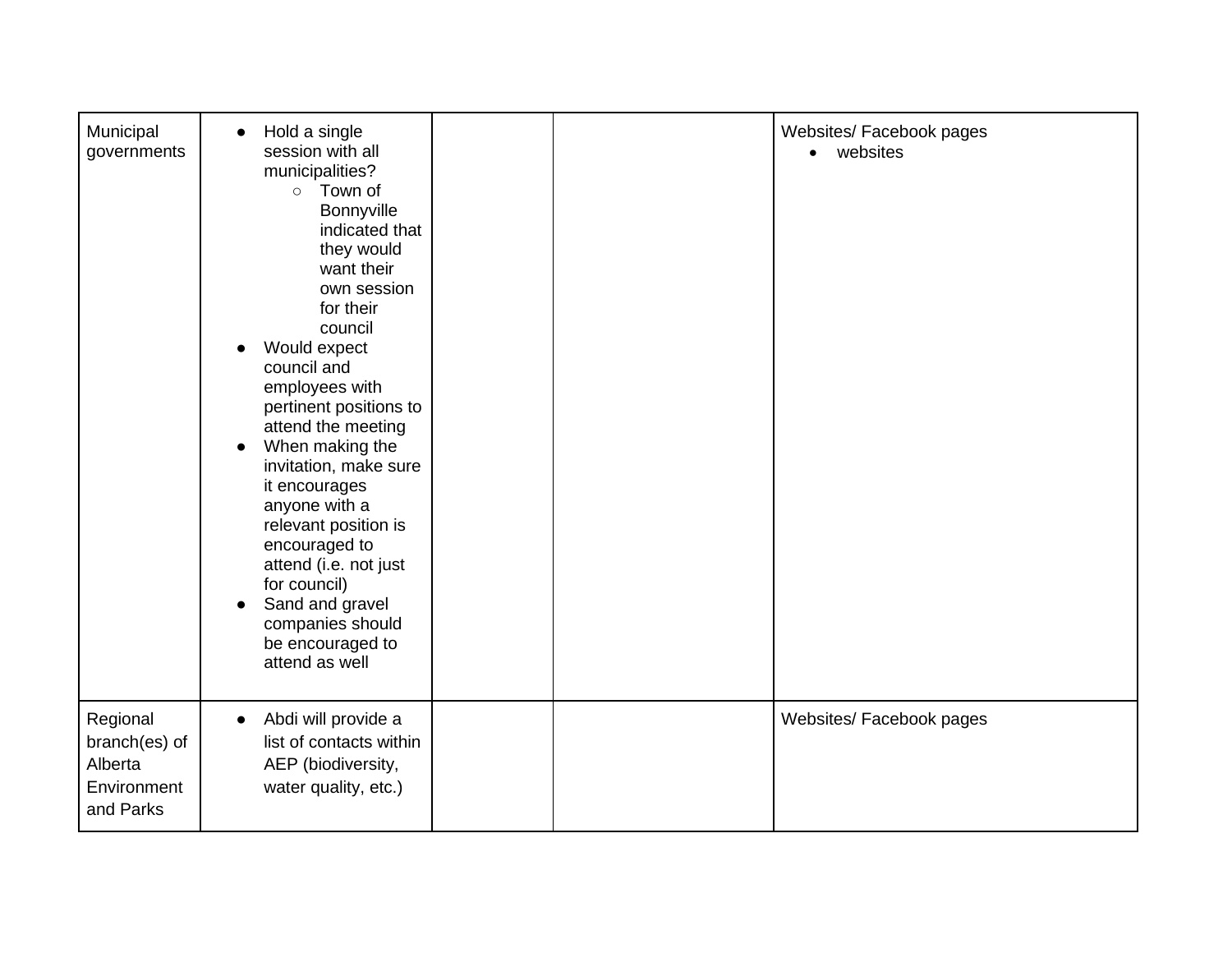| Oil and Gas                   | $\bullet$ LISC                                                                                                                                                                                                                                                                                                                                                       |  | Email list?                                                                                                                                                         |
|-------------------------------|----------------------------------------------------------------------------------------------------------------------------------------------------------------------------------------------------------------------------------------------------------------------------------------------------------------------------------------------------------------------|--|---------------------------------------------------------------------------------------------------------------------------------------------------------------------|
| <b>Farmers</b><br>Agriculture | Work with LARA to<br>$\bullet$<br>host a session<br>What time of year<br>$\bullet$<br>works best?<br>Late fall, dependent on<br>weather,                                                                                                                                                                                                                             |  | Websites/ Facebook pages? If so, which<br>ones?<br><b>LARA</b><br><b>AB Beef Producers</b><br>AB Barley, etc.                                                       |
| Youth<br>$(15-24)$            | Work with<br>$\bullet$<br>administration at<br>individual senior<br>schools in all<br>communities to plan<br>events<br>Joint science<br>$\circ$<br>class?<br>Assembly?<br>$\circ$<br>Virtual/Online<br>Do they receive<br>$\bullet$<br>some kind of credit<br>for participation?<br>Host a session at<br>$\bullet$<br>portage college (at<br>each campus)<br>Virtual |  | Websites/ Facebook pages<br>Schools<br>Portage College<br>Lakeland College???<br>Work with appropriate<br>teachers/administration to advertise<br>ahead of sessions |